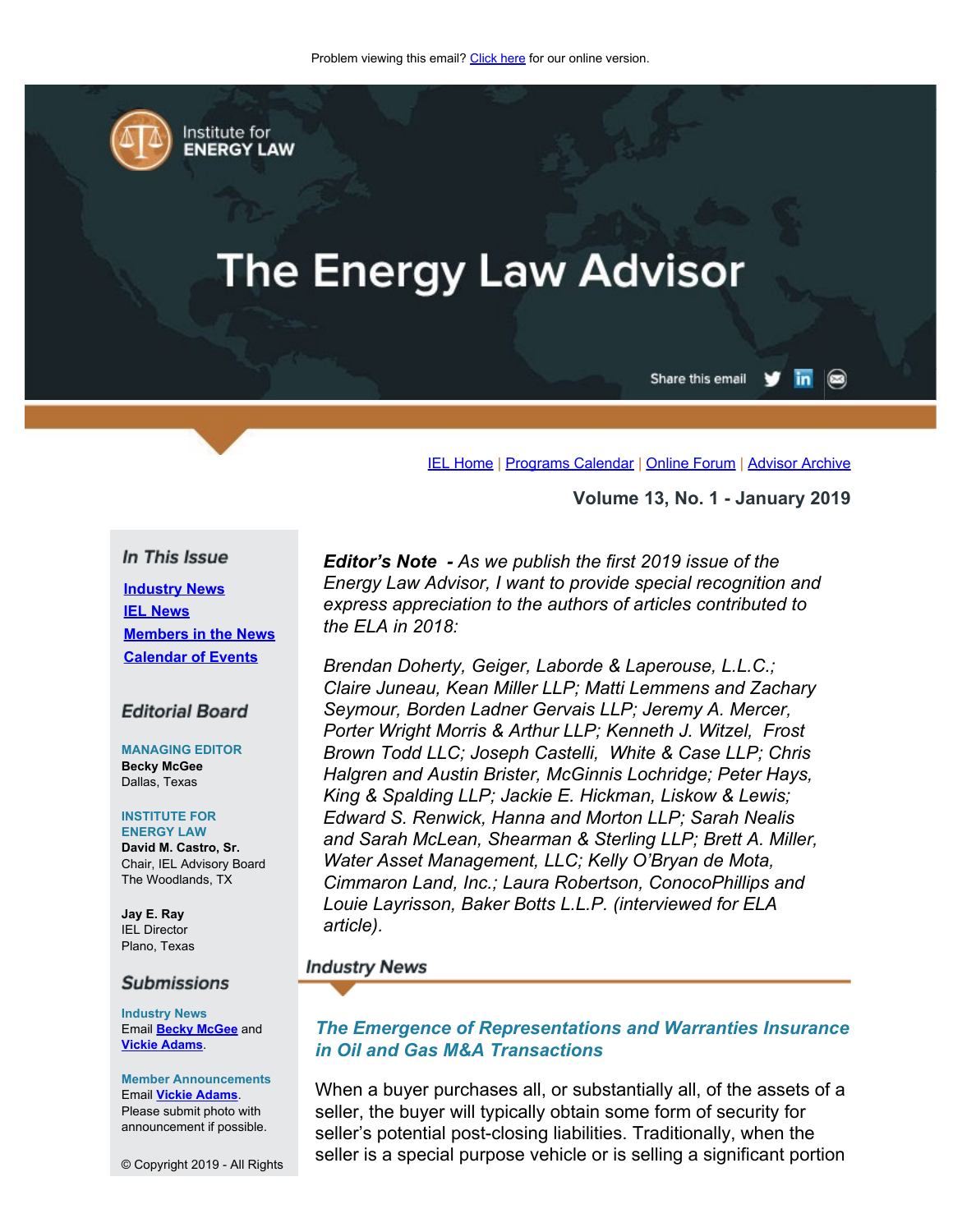Reserved

of its assets and a parent guaranty isn't a viable alternative, a buyer and seller agree to deposit a portion of the purchase price in a third-party indemnity escrow account to secure seller's indemnity obligations to the buyer. However, Representations and Warranties (R&W) insurance is an increasingly popular alternative to the traditional indemnity holdback structure. Although R&W insurance has been available for decades, its usage in the oil and gas industry has grown in recent years. **[Read more](http://www.cailaw.org/media/files/IEL/Publications/2019/mclean-nealis-vol13no1.pdf)**.

By Sarah McLean and Sarah Nealis, Shearman & Sterling LLP

# *2018 M&A Infrastructure Activity in the Permian Basin*

Oil production in the Permian Basin has soared in 2018, with an annual output of 3.3 million barrels/day (MMBD). Production shows no signs of slowing, with an estimated 2019 output of 3.9 MMBD, with some estimates for 2019 as high as 4.6 MMBD. Technological and operational improvements have kept production economic in the Permian Basin, even with the fluctuations in oil prices seen in 2018.

But increased production has led to other problems. Infrastructure development in the Permian Basin – pipelines, water disposal, power and related services – lags behind oil production and has created a bottleneck for Permian producers to get their product to market. Recent M&A activity in the Permian Basin highlights the challenges and opportunities facing participants in Permian infrastructure acquisitions. **[Read more](http://www.cailaw.org/media/files/IEL/Publications/2019/castelli-vol13no1.pdf)**.

By Joseph Castelli, White & Case LLP

# *Fifth Circuit Sets Dangerous Precedent for Oil-and-Gas Class Actions*

In *Seeligson v. Devon Energy Production Co. LP*, the Fifth Circuit reversed a Texas federal court's decision to certify a class of mineral lessors who had sued Devon Energy for the alleged underpayment of royalties. While at first blush this may sound like a victory for the industry, precisely the opposite is true of this appellate opinion that is by and large flying under the radar despite its unnerving potential to open the floodgates to a new wave of royalty class action litigation in the oil patch. **[Read more](http://www.cailaw.org/media/files/IEL/Publications/2019/ciarlone-vol13no1.pdf)**.

By Thomas G. Ciarlone, Jr., Kane Russell Coleman Logan PC

# *Midstream Oil and Gas M&A Deal Point Study*

In this article, corporate attorney Greg Krafka identifies "what's market" concerning certain deal terms in midstream oil and gas acquisition agreements (e.g., certain financial provisions, representations and warranties, indemnification terms, and dispute resolution provisions). Specifically, this article provides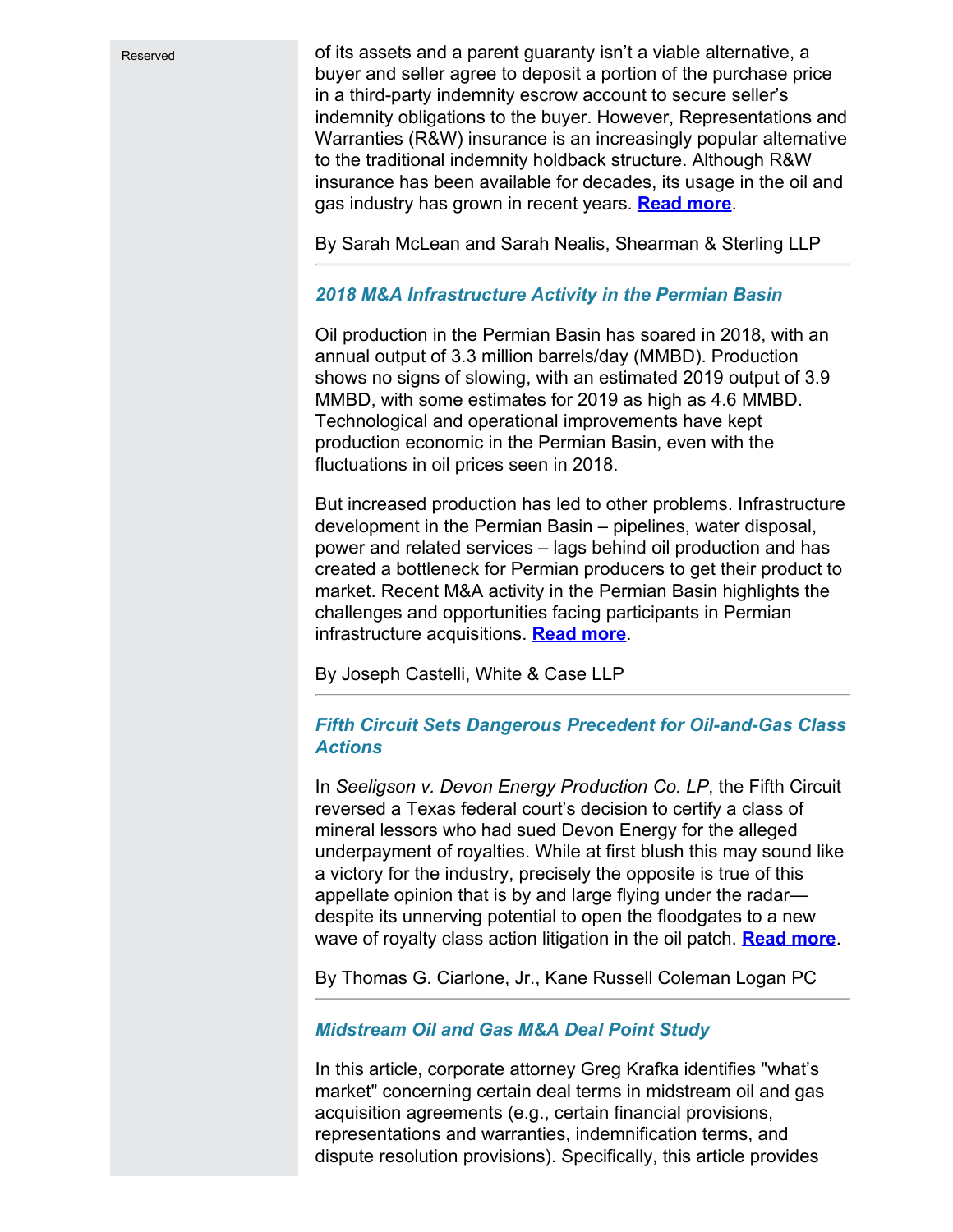statistical information concerning these deal terms in 56 publiclyavailable acquisition agreements involving the acquisition of midstream oil and gas assets or companies. While the findings of this study concerning the selected deal terms were generally broadly consistent with the findings of the *Private Target Mergers & Acquisitions Deal Points Study (Including Transactions from 2016 and H1 2017)*, a project of the M&A Market Trends Subcommittee of the American Bar Association's Business Law Section, this article discusses some noteworthy differences. **[Read](http://www.cailaw.org/media/files/IEL/Publications/2019/krafka-vol13no1.pdf) [more](http://www.cailaw.org/media/files/IEL/Publications/2019/krafka-vol13no1.pdf)**.

By Greg Krafka, Winstead PC

# *Citizen-Suit Theory Tested in Western District of Louisiana*

A federal judge in Monroe, Louisiana recently held that a "legacy" lawsuit for alleged contamination of oil and gas property could proceed under a citizen-suit theory despite defendants' motions to dismiss because plaintiffs characterized defendants' operations as an "ongoing" violation of various environmental conservation statutes and regulations. **[Read more](http://www.cailaw.org/media/files/IEL/Publications/2019/jarrott-vol13no1.pdf)**.

By Colleen C. Jarrott, Baker Donelson

**IEL News** 

# **70th Annual Oil & Gas Law Conference**

The 70th edition of the Institute for Energy Law's Annual Oil & Gas Law Conference will take place in Houston on **February 21- 22**. This outstanding program brings together legal leaders in the oil and gas industry for excellent educational programming and multiple social and networking opportunities with a diverse audience. Building off the theme of **Energy in Transition**, Cochairs Kimberly Phillips (Shell Oil Company) and Mark R. Robeck have developed a unique and exceptional edition of the country's longest-running oil and gas law CLE conference. This year's conference will feature a session with the last three general counsels of ExxonMobil, a new module on transformational technologies, a session on Exporting North America's Shale Revolution, and much more! To view the entire schedule, [click](http://www.cailaw.org/institute-for-energy-law/events/2019/oil-gas-law-conference.html?utm_source=Informz&utm_medium=Email&utm_campaign=Event+Details) [here](http://www.cailaw.org/institute-for-energy-law/events/2019/oil-gas-law-conference.html?utm_source=Informz&utm_medium=Email&utm_campaign=Event+Details).



**John Hess** (Hess Corporation) will be honored with the John Rogers Award the evening of February 21 at the Houston Petroleum Club as part of the **70th [Annual Oil & Gas Law Conference.](http://cailaw.informz.net/z/cjUucD9taT03MjEyNjE5JnA9MSZ1PTc4MTA5NDA5MyZsaT01NDYzOTcyNg/index.html)** The John Rogers Award was established in 1969 in honor of John Rogers of Tulsa, Oklahoma, and is presented annually during the Oil & Gas Law Conference to a person associated with the petroleum industry in recognition of extraordinary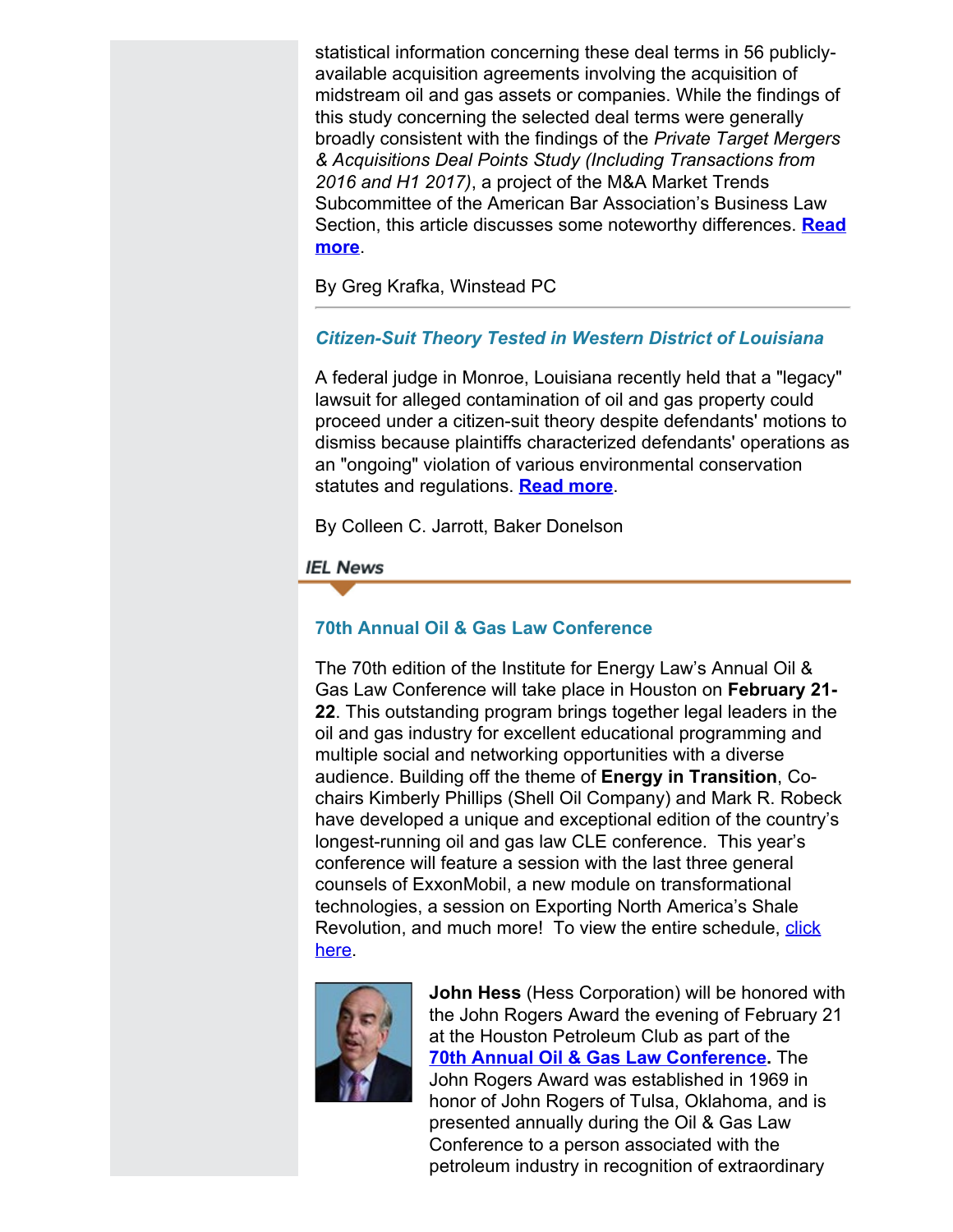professional and civic achievement.

**David F. Asmus** (Sidley Austin LLP) has been selected to present the Deans of Oil & Gas Lecture at the Annual Oil and Gas Law Conference. For his Deans Lecture, Mr. Asmus will speak on Ten Cases that Surprised the Oil and Gas Industry. He will be reviewing his favorite Texas cases (excluding cases about oil and gas leases) where industry practice and the law as found by the courts did not align.



# **Interested in getting more involved in our Practice Committees?**

Below are a few events hosted by our Practice Committees. We will continue to update members regarding new events as they arise.

**Want to make sure you're on a particular committee?** Email [iel@cailaw.org](mailto:iel@cailaw.org) and we will ensure you're on that committee's roster.

- **Litigation & Dispute Resolution** The Litigation & Dispute Resolution Committee recently helped put together a new IEL recorded webinar on **[Oil and Gas Litigation:](http://www.cailaw.org/institute-for-energy-law/events/2018/oil-gas-litigation-webinar.html?utm_source=Informz&utm_medium=Email&utm_campaign=Event+Details) [Persuading Millennials \(and Other Cohorts\) in Light of](http://www.cailaw.org/institute-for-energy-law/events/2018/oil-gas-litigation-webinar.html?utm_source=Informz&utm_medium=Email&utm_campaign=Event+Details) [Fake News & Alt Facts](http://www.cailaw.org/institute-for-energy-law/events/2018/oil-gas-litigation-webinar.html?utm_source=Informz&utm_medium=Email&utm_campaign=Event+Details)**. This webinar is free for IEL members, IEL Supporting or Sustaining Member Employees, Full-time Law Students, and is only \$25 for non-members. [Register here](https://www.cailaw.org/eventRegistration.html?e=2177&utm_source=Informz&utm_medium=Email&utm_campaign=Event+Details).
- **Oil & Gas** The Oil & Gas Committee will have their next quarterly call on **March 14** at 11:00 am Central. More information regarding the call in details will be sent to committee members closer to the date of the call.

**Is your CLE deadline quickly approaching and you're running a little short on time?** Check out our new on-demand webinar [Predevelopment Issues in the Renewable Space!](http://www.cailaw.org/institute-for-energy-law/events/2018/predevelopment-issues-webinar.html?utm_source=Informz&utm_medium=Email&utm_campaign=Event+Details) This 60-minute webinar is free for IEL Members, IEL Supporting or Sustaining Member Employees, and Full-time students, and only \$25 for Non-Members. Texas MCLE Credit is available.

**If you have an article or a member news item for a future issue of this publication, or any questions regarding IEL's publications, please contact IEL's Associate Director, [Vickie](mailto:vadams@cailaw.org?subject=Publications) [Adams.](mailto:vadams@cailaw.org?subject=Publications)**

**Did you know?** IEL is on **Twitter**, [LinkedIn](https://www.linkedin.com/groups/2330688) and **Facebook** posting pictures and program updates. Connect with us today!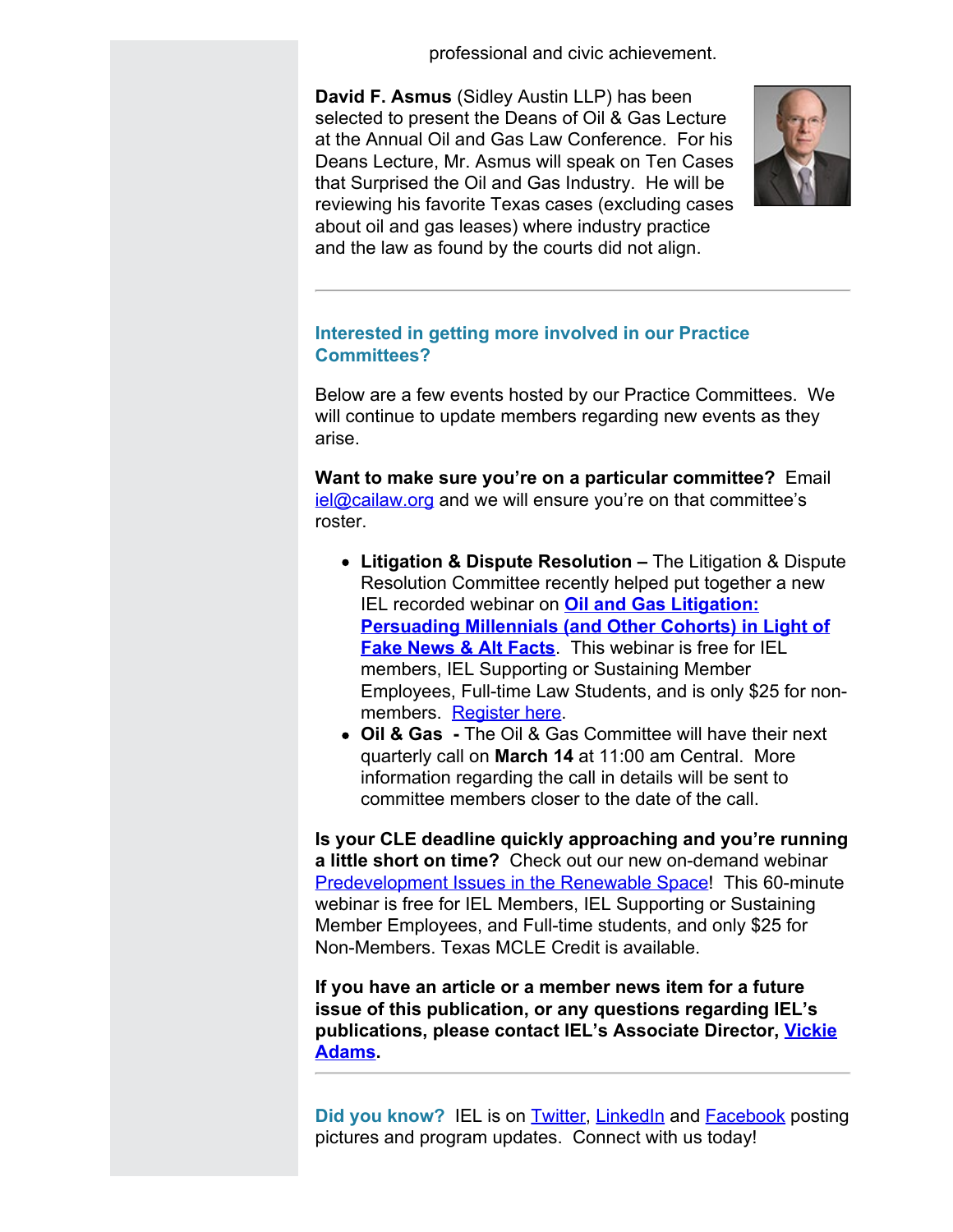# **Members in the News**

**Mark Robeck** joined the Department of Energy as Deputy General Counsel for Energy Policy.



Eversheds Sutherland recently welcomed **Michael B. Bennett** to the Litigation Practice Group as Partner in the Houston office. Michael's practice focuses on complex business disputes, primarily counseling clients in the oil and gas, petrochemical and pharmaceutical industries. Before joining Eversheds Sutherland, Michael was a partner at Baker Botts.

At year-end 2018, **Mark D. Christiansen** joined the energy and environmental law and litigation practice group at the Oklahoma City law firm of Edinger Leonard & Blakley PLLC.

Please join us in welcoming IEL's newest members!

# **Supporting:**

- **Porter Wright Morris & Arthur LLP**, Pittsburgh, PA, with Christopher Baronzzi, Jeremy Mercer, Brett Thornton, Devan Flahive, and Ryan Steele as Advisory Board Representatives.
- **Cabot Oil & Gas Corporation**, Houston, TX, with Kevin Cunningham and Cole DeLancey as Advisory Board Representatives.

# **Sponsoring:**

- **Kazmarek Mowrey Cloud Laseter LLP**, Pittsburgh, PA, with Paul Stockman as the Advisory Board Represenative.
- **Chris Schwartz,** Nathan Associates, Inc., Houston, TX

# **Associate:**

- **Bethany Salvatore**, Cozen O'Connor, Pittsburgh, PA
- **Lambert Laperouse,** Gieger, Laborde & Laperouse, L.L.C., Houston, TX
- **Victoria Lazar**, General Electric Company, Houston, TX
- **David E. Sharp,** Law Offices of David E. Sharp P.L.L.C., Houston, TX

# **Young Energy Professional Members:**

- **Michael Blankenship**, Locke Lord LLP, Houston, TX
- **Anastasiia Dulska**, Akin Gump Strauss Hauer & Feld LLP, Geneva, Switzerland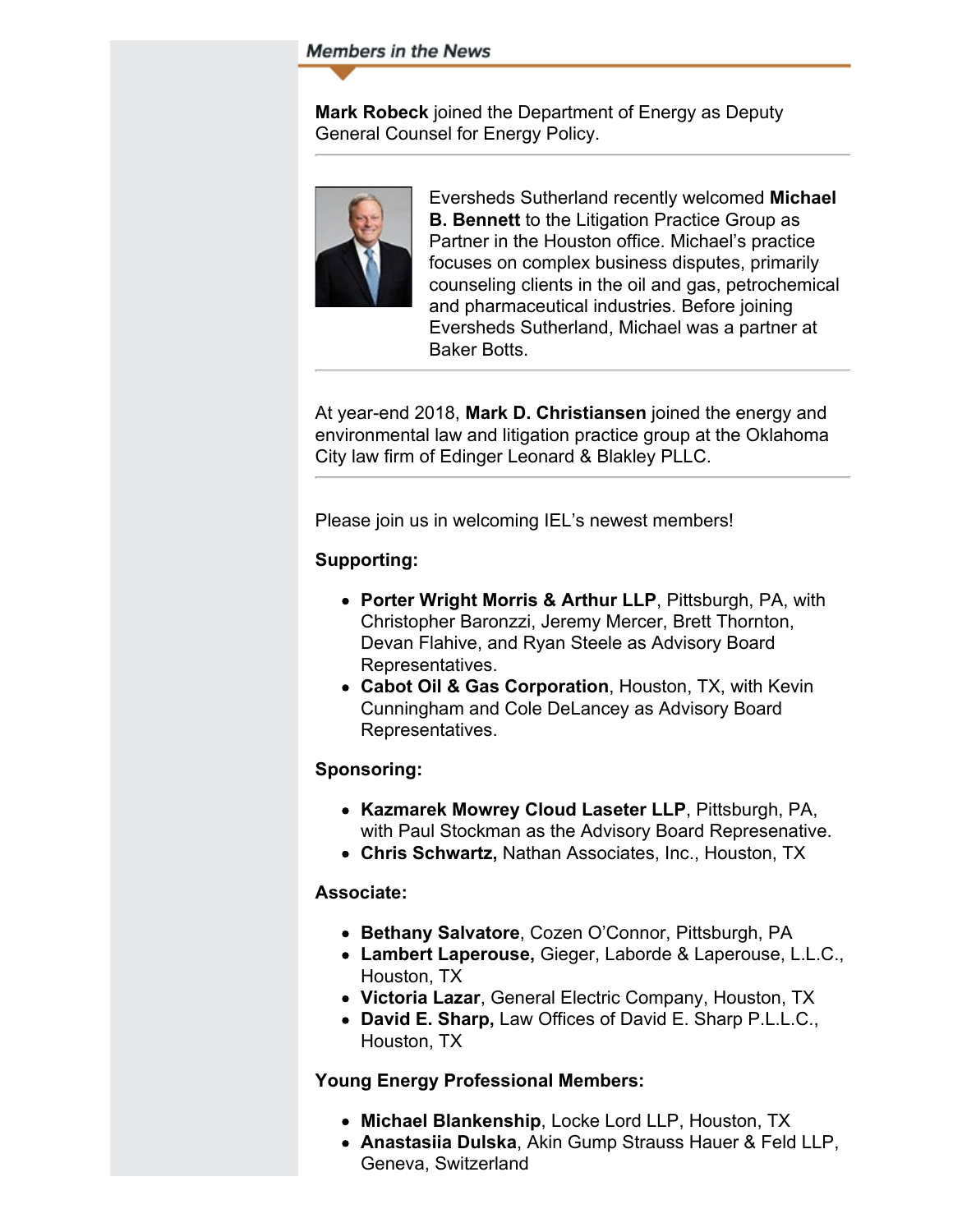- **Jackie Kelso**, Concho Resources Inc., Houston, TX
- **Andrew D. Martin**, Davidson Summer APLC, Shreveport, LA
- **Wolfgang McGavran**, McGuireWoods LLP, Washington, DC
- **Gregory Michaels**, Dickie, McCamey & Chilcote, P.C., Pittsburgh, PA
- **Jarrett Rinehart**, JJR Land Services, Pittsburgh, PA
- **David Schwan**, Concho Resources Inc., Houston, TX
- **Daniel Stanton**, Kean Miller LLP, New Orleans, LA
- **Ekene Donald Ugwu**, Lawknights Solicitors, Lagos, Nigeria

If you know anyone with questions about joining IEL as a member, please refer them to IEL's Associate Director, Vickie Adams [\(vadams@cailaw.org](mailto:vadams@cailaw.org)).

# **Calendar of Events**

| <b>70th Annual Oil</b><br>& Gas Law<br><b>Conference</b><br><b>Houston, TX</b><br>Feb 21 - 22,<br>2019 | <b>3rd National</b><br><b>Young Energy</b><br><b>Professionals'</b><br><b>Law</b><br><b>Conference</b><br><b>San Antonio,</b><br><b>TX</b><br>Apr 10 - 12,<br>2019 | <b>6th Mergers &amp;</b><br><b>Acquisitions in</b><br><b>Energy</b><br><b>Conference</b><br><b>Houston, TX</b><br>May 21, 2019 |
|--------------------------------------------------------------------------------------------------------|--------------------------------------------------------------------------------------------------------------------------------------------------------------------|--------------------------------------------------------------------------------------------------------------------------------|
| <b>Offshore</b><br><b>Energy Law</b><br><b>Conference</b><br><b>Houston, TX</b><br>May 22, 2019        | <b>19th Institute</b><br>for Natural<br><b>Resources Law</b><br><b>Teachers</b><br><b>Houston, TX</b><br>May 29 - 31,<br>2019                                      | 10th Law of<br><b>Shales Plays</b><br><b>Conference</b><br><b>Pittsburgh, PA</b><br>Sep 4 - 5, 2019                            |



#### THE CENTER FOR AMERICAN AND INTERNATIONAL LAW

Institute for Energy Law of The Center for American and International Law 5201 Democracy Drive | Plano, Texas USA 75024-3561 +1.972.244.3400 | +1.972.244.3401 (fax)

[Opt-Out](#page-0-0) | [Email IEL](mailto:iel@cailaw.org)

**Connect with IEL** 

in.